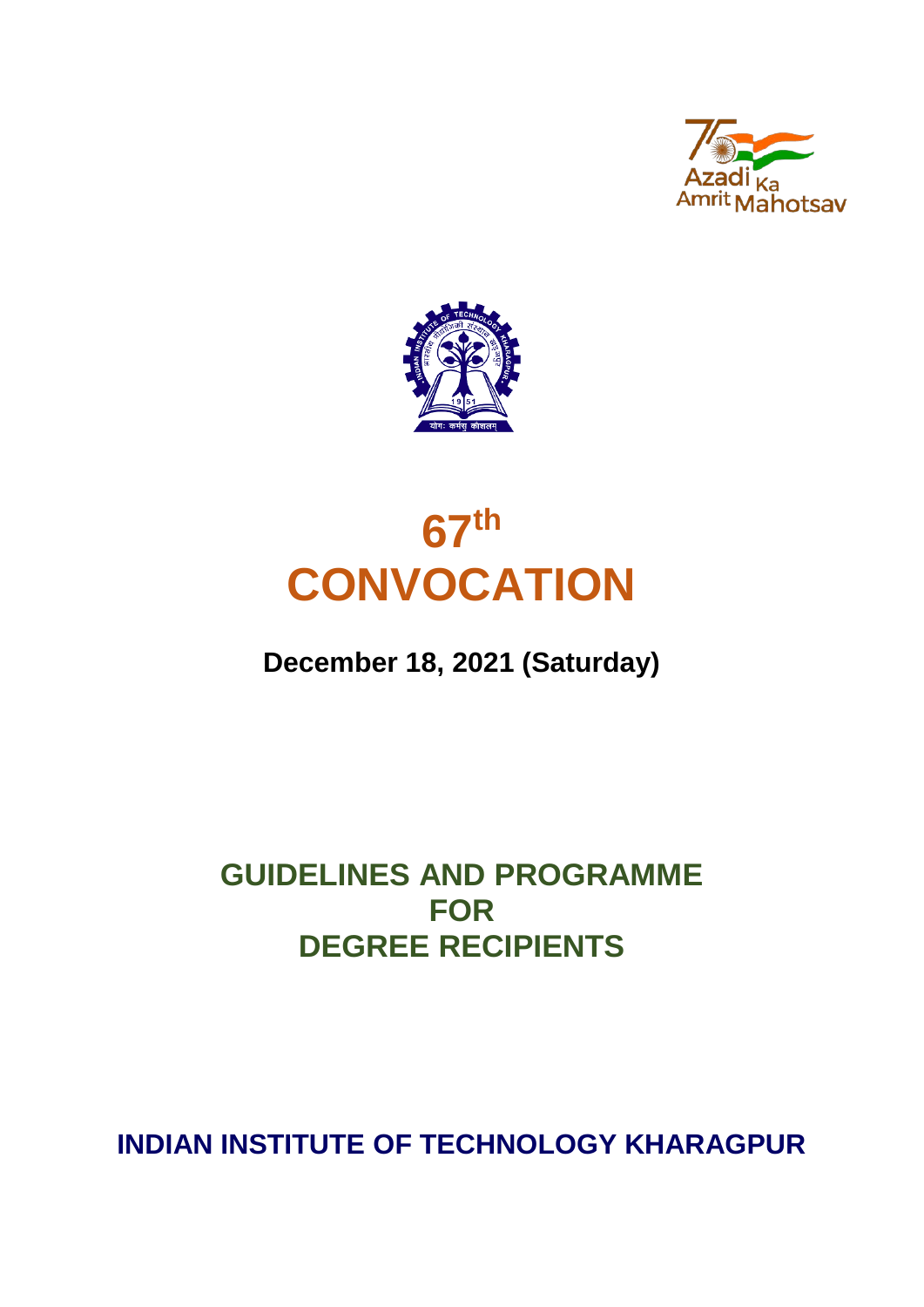# **DATE: December 17, 2021 (Friday)**

### You must attend **the rehearsal on Friday, December 17, 2021 at 15:00 hrs. in the Netaji/Raman &**

## **Bhatnagar Auditorium etc.**

## **DATE: December 18, 2021 (Saturday)**

## **FIRST SESSION (10:30 HRS – 13:30 HRS)**

- 1. Please enter the Convocation Hall/respective Auditorium wearing the prescribed convocation dress (with scarf) on December 18<sup>th</sup>, 2021 and occupy the seats allotted to you by 11.15 Hrs. In case of any difficulty, contact Prof. Partha Saha, In-Charge of Seating Arrangement in the Convocation Hall or volunteers concerned. Maintain the solemnity of the function.
- 2. Honorable Chief guest and other Dignitaries arrive on the dais.
- 3. The Academic Procession will enter the Convocation Venue at 11.33 hrs.
- 4. Institute Song.
- 5. The entire audience will remain standing at their respective seats as the Honorable Chief Guest, other Dignitaries and Academic Procession enter the Convocation Venue.
- 6. Chairman, Board of Governors declares the 67<sup>th</sup> Convocation open.
- 7. Director's Report.
- 8. Professor-in-Charge, Convocation presents Degree Recipients.
- 9. Declaration of Degrees by the Director, IIT Kharagpur.
- 10. Registrar, IIT Kharagpur announces the name of awardees of Institute Gold Medals.
- 11. Presentation of Gold Medals to the students by The Chief Guest:
	- President of India Gold Medal
	- Prime Minister of India Gold Medal
	- Dr. Bidhan Chandra Roy Memorial Gold Medal
	- Dr. Jnan Chandra Ghosh Memorial Gold Medal
	- Prof. Jagadish Chandra Bose Memorial Gold Medal
	- The Chairman Board of Governors Gold Medal (Undergraduate)
	- The Chairman Board of Governors Gold Medal (Postgraduate)
	- The Director's Gold Medal
	- Dr. Shankar Dayal Sharma Gold Medal
	- PGDBA Gold Medal
- 12. Pledge by the degree recipients.
- 13. Chief Guest presents the following awards:
	- Doctor of Science (Honoris causa)
	- Life Fellow of IIT Kharagpur
	- Distinguished Alumnus Award
	- Life Time Achievement Award
- 14. Speech by The Chairman, Board of Governors and Introduction of the Chief Guest.
- 15. Convocation Address by the Chief Guest, Shri Dharmendra Pradhan, Hon'ble Minister of Education and Minister of Skill Development and Entrepreneurship, Government of India.
- 16. Felicitation to the Chief Guest by the Chairman, Board of Governors and Vote of Thanks to the Chief Guest.
- 17. The Chairman, Board of Governors declares **67th CONVOCATION adjourned.**
- 18. Academic Procession leaves the auditorium.

## **INTER-SESSION BREAK FOR LUNCH (13:25 HRS – 13:30 HRS)**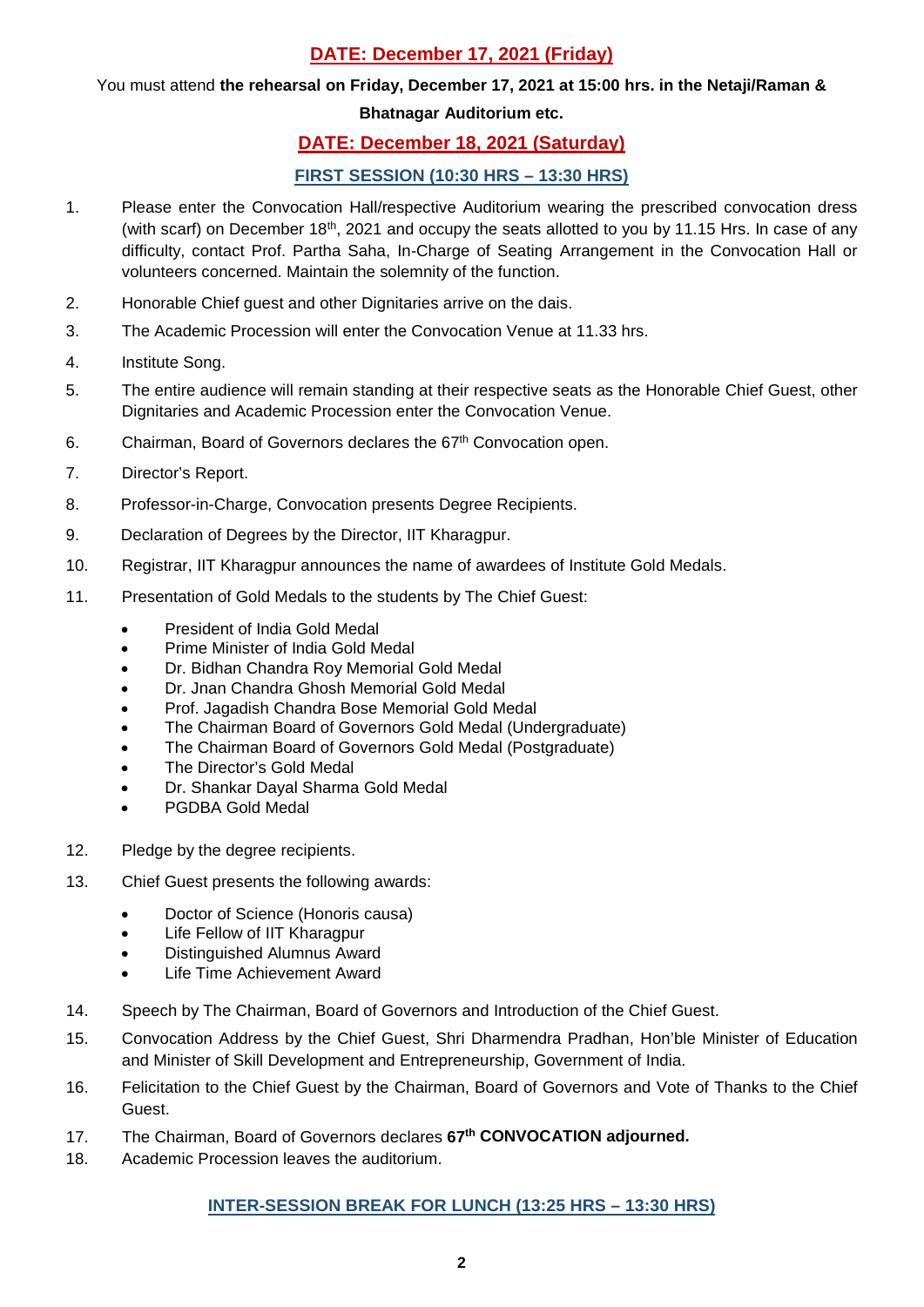### **SECOND SESSION (15:00 HRS – 18:40 HRS)**

- 1. Please occupy the seats allotted to you latest by 14.55 hrs to receive your degree certificate.
- 2. The Academic Procession will enter the Convocation Venue at 15.03 hrs.
- 3. The entire audience will remain standing at their respective seats as the Academic Procession enter and proceeds towards the dais.
- 4. Chairman, Board of Governors declares the  $67<sup>th</sup>$  Convocation resume.
- 5. Presentation of Institute Silver Medal to the students by the Chief Guest and the Director:
	- Institute Silver Medals (4-year B.Tech.)
	- Institute Silver Medals (5-year B.Arch.)
	- Institute Silver Medals (5-year Dual Degree)
	- Institute Silver Medals (5-year M.Sc.)
	- Institute Silver Medals (3-year M.Sc.)
	- Institute Silver Medals (2-year M.Sc.)
	- Institute Silver Medals (M.Tech)
	- Institute Silver Medals (MCP)
	- Institute Silver Medals (MBA)
	- Institute Silver Medals (MHRM)
	- Institute Silver Medals (LLM)
- 6. Distribution of Degree Certificates by the Director.
- 7. Head of the Department presents all Undergraduate Degree recipients in the following order:

#### **B.Tech (Hons.) :**

(i) Aerospace Engineering (ii) Agricultural & Food Engineering (iii) Biotechnology & Biochemical Engineering (iv) Chemical Engineering (v) Civil Engineering (vi) Computer Science & Engineering (vii) Electronics & Electrical Communication Engineering (viii) Electrical Engineering (ix) Instrumentation Engineering (x) Industrial Engineering (xi) Mechanical Engineering (xii) Manufacturing Science & Engineering (xiii) Metallurgical & Materials Engineering (xiv) Mining Engineering (xv) Ocean Engineering & Naval Architecture.

#### **B. Arch. (Hons.)**

#### **Dual Degree [B.Tech.(Hons.) & M.Tech.] Degree**:

(i) Aerospace Engineering (ii) Agricultural & Food Engineering (iii) Biotechnology & Biochemical Engineering (iv) Chemical Engineering (v) Civil Engineering (vi) Computer Science & Engineering (vii) Electronics & Electrical Communication Engineering (viii) Electrical Engineering (ix) (vii) Electronics & Electrical Communication Engineering (viii) Electrical Engineering Instrumentation Engineering (x) Industrial Engineering (xi) Mechanical Engineering (xii) Manufacturing Science & Engineering (xiii) Metallurgical & Materials Engineering (xiv) Mining Engineering (xv) Ocean Engineering & Naval Architecture.

#### **B.Sc.** and **M.Sc. in Integrated M.Sc. Programme; B. Sc., M.Sc. & M. Tech. Programme** and **M.Sc. in Joint MSc-Ph.D Programme:**

- (i) Chemistry (ii) Geology & Geophysics (iii) Humanities & Social Sciences (iv) Mathematics (v) Physics (vi) Biosciences (vii) SMST
- 8. Head of the Department/Centre/School presents all Postgraduate Degree recipients in the following order:

**M.Tech.** (i) Aerospace Engineering (ii) Agricultural and Food Engineering (iii) Advance Technology Development Centre (iv) Biotechnology (v) Chemical Engineering (vi) Civil Engineering including Railway Engineering (vii) Computer Science and Engineering (viii) Cryogenic Engineering (ix) Center for Oceans, Rivers, Atmosphere and Land Sciences (x) Electrical Engineering (xi) Electronics and Electrical Communication Engineering (xii) School of Energy Science and Engineering (xiii) Geology and Geophysics (xiv) G S Sanyal School of Telecommunications (xv) Industrial and Systems Engineering (xvi) School of Medical Science and Technology (xvii) Materials Science (xviii) Mathematics (xix) Mechanical Engineering (xx) Metallurgical and Materials Engineering (xxi) Mining Engineering (xxii) Ocean Engineering and Naval Architecture (xxiii) Physics (xxiv) Ranbir and Chitra Gupta School of Infrastructure Design & Management (xxv) Subir Chowdhury School of Quality & Reliability (xxvi) Rubber Technology Centre (xxvii) School of Water Resources (xxviii) **MCP** :